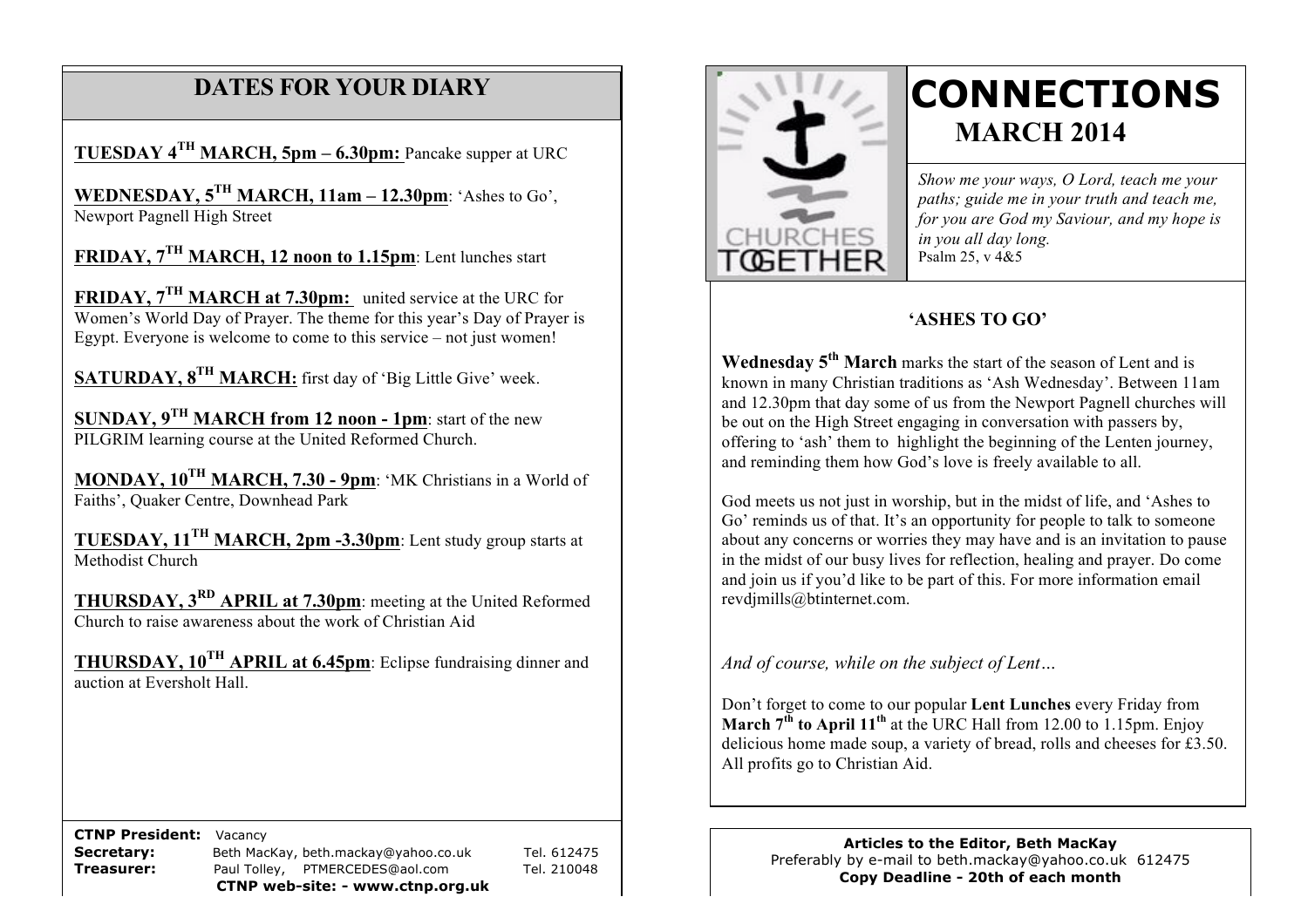# **LETTER FROM A MINISTER**

So what are you giving up for Lent? It's often some luxury food or drink item that we do not really need but will crave when we cannot have it – we have all given up chocolate at some point! But no-one would actually give up *food* for Lent now would they? That would be silly. Yet for many families in Milton Keynes going without food because of financial difficulties is becoming much more common.

Have you ever been hungry? I don't mean that 'just-before-lunch tummy rumble' but *really* hungry with no food available and no money to buy any? We tend to think of hunger as a third world problem that we encounter through Comic Relief or Sport Aid evenings. Yet last year Milton Keynes Foodbank gave out over 10,000 bags of food to local people who could not afford food for their families. Some of them walked miles to their nearest centre where they exchange their referral voucher for food - proud people, not scroungers, sometimes in tears at having to 'accept charity'.

Without Foodbanks, many living in this 'hidden poverty' would have to resort to more drastic measures to feed themselves: loan sharks or perhaps even shoplifting.

For Christians Lent is a time of self-examination to ensure that we are truly answering the call we each have from God. It is also the time of the Foodbank's 'Big Little Give' when everyone is encouraged to donate one item of food to help fill their shelves.

So if you want to do something for Lent this year to show the love of God or simply to help those worse off than yourselves, then what better way to use the money you save on Mars bars than to help feed those in need!

You can find more details on their website www.mkfoodbank.org.uk or in adverts in local publications.

We each need only give a small donation but together these will help 10,000 of the poorest people in our city. And if you do, I guarantee your Easter chocolate will taste even better!

# **HOLIDAY CLUB 11th – 15th August 2014**

This year we are using Scripture Union's Rocky's Plaice material (yes it is spelt like that!) We are planning and praying for 150 primary school age children and are busy recruiting the team. The Bible content centres on the life of Peter.

Join up and have great fun with the kids and the team. If you are inexperienced – don't worry, we will provide some training and support − and we're looking for help with all sorts of tasks, not just working with the children. For example, we need people to help prepare the hall, clear up afterwards, help run a crèche for younger children of volunteers, prepare mid-morning refreshments and lunch for the helpers, etc... There are lots of ways you can help so contact us at Info@npbc.org.uk. It's a wonderful venture to be involved in so don't miss out!



Registration for children wishing to attend the Holiday Club will take place in advance **from March** via Cambourne Travel, 52 High Street, Newport Pagnell.

*Geoff Morris*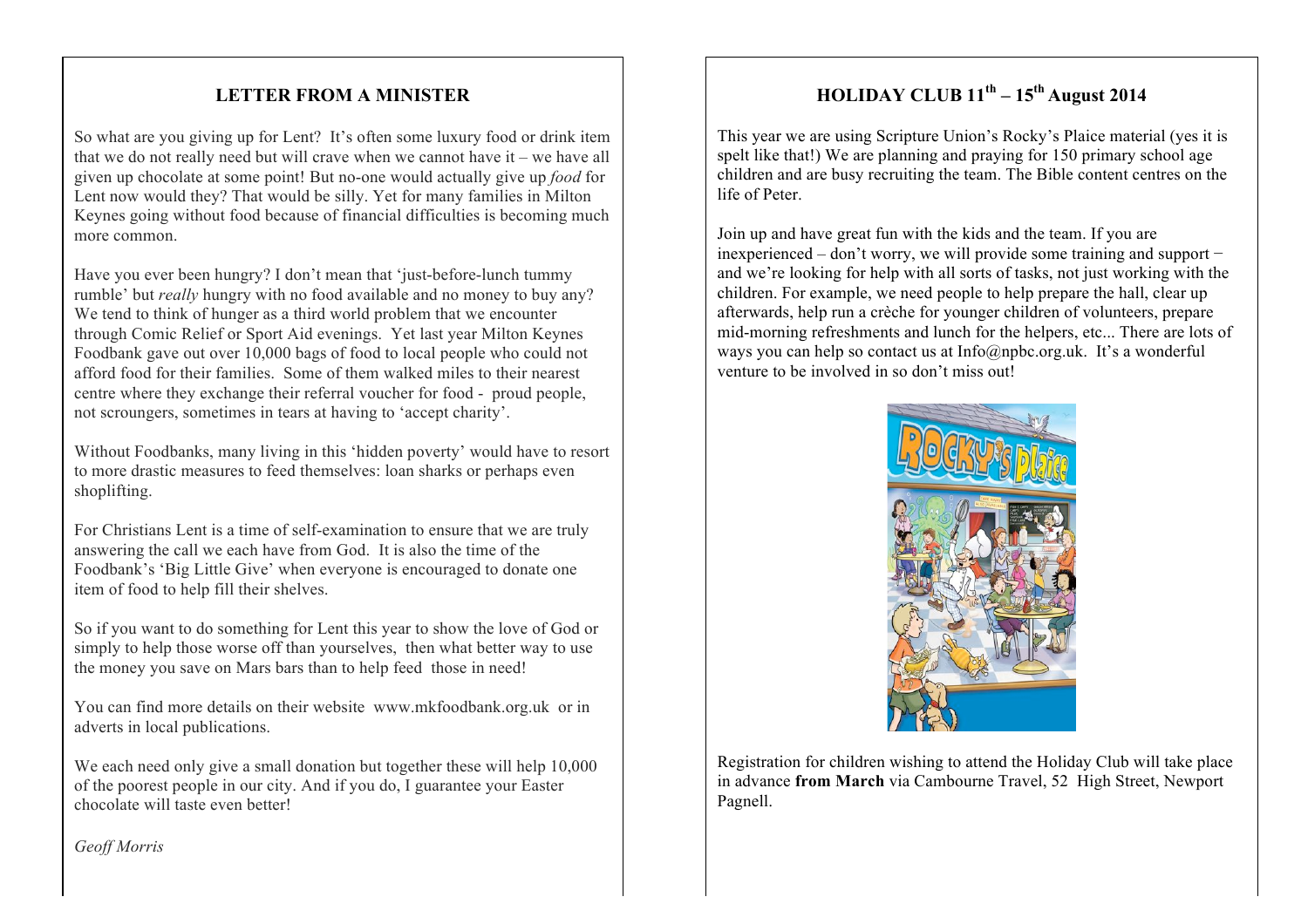# **UNITED REFORMED CHURCH**

#### **Pancake Supper**

On Tuesday  $4^{\text{th}}$  March there will be a joint URC/ Methodist Pancake supper from 5pm-6.30pm at the United Reformed Church. There will be all-age activities related to Pancake Day and Lent as well as games, singing, fun and food.

For more information email revdimills@btinternet.com.

#### **A course for the Christian journey**

#### **Wherever you are on the road...**

Beginning on Sunday  $9<sup>th</sup>$  March from 12 noon to 1pm at the United Reformed Church we will run our new PILGRIM learning course for five weeks. All are welcome as we explore issues of faith in a thoughtful, accessible and interactive way.

For more information email revdimills@btinternet.com.

#### **Soul Food @ 6**

This is an alternative worship opportunity which will be held at 6pm at the United Reformed Church on the 3<sup>rd</sup> Sunday of each month. We aim for it to become a time of reflection and thinking, challenge and comfort, peace and conversation. We would love to welcome you to this non-threatening, relevant and accessible, alternative worship opportunity.

# **MILTON KEYNES THEOLOGY FORUM**

#### **MK Christians in a world of faiths**

An open discussion for thinking Christians on **Monday 10 March, 7.30 - 9.00 pm** at the Quaker Centre, Oakley Gardens, Downhead Park, MK15 9BH. Introductions by Cass Howes (Chaplain, University of Bedfordshire), Steve Bell (UK Director, Interserve) & Paul Smith (Team Rector, Stantonbury LEP)

How should we relate to those of other faiths? How should we live as Christians in a multi-faith community? How do they see Christians; how do we see them? Why are we often reluctant to engage with Muslims, Hindus, Sikhs and other faiths? How do we reconcile the traditional Christian teaching about salvation in Christ alone with the emphasis on the equality of faiths in society? Is the presence of those of other faiths in MK a threat or an opportunity? How can we build friendships across cultures? What can local churches do? Is help available? How can we share our faith with confidence?

# **CTNP NEEDS YOU!**

We urgently need to fill the following vacancies. Please talk to your minister or contact Klaus Reidel, Beth MacKay or any other member of the Executive if you think you might be able to help with any of these roles.

#### **President/Chair (vacant now)**

- Chairs the two meetings of Forum each year (January and June) and the four Executive meetings (February, May, September and November) and approves minutes prior to circulation by the Secretary
- Represents CTNP at occasional external meetings as required (although in practice this can be delegated to other members of the Executive)
- Deals with any issues that might arise in between meetings
- Term of office is two years.

#### **Secretary (vacant from June 2014)**

- In consultation with the Chair and other members of the Executive, prepares and circulates agenda and accompanying papers for the two meetings of the Forum each year (January and June) and for four Executive meetings per year (February, May, September and November) and prepares and circulates minutes for each of these meetings.
- Drafts any ad hoc CTNP correspondence as required throughout the year (in practice this is generally minimal)
- Acts as one of the initial contacts for CTNP (from the website and newsletters), circulating/forwarding information as appropriate
- Term of office is five years.

#### **Communications Officer (vacant now)**

- Convenes and chairs meetings of the Communications Group (three/four times a year) to consider any communication and publicity issues
- Prepares ad hoc publicity leaflets as required (e.g. for carnival and other events)
- In consultation with the Media Officer and other members of the Communications Group, helps to ensure that CTNP communications have a mission focus where possible
- Has overall responsibility for ensuring that the CTNP website structure and content is fit for purpose.